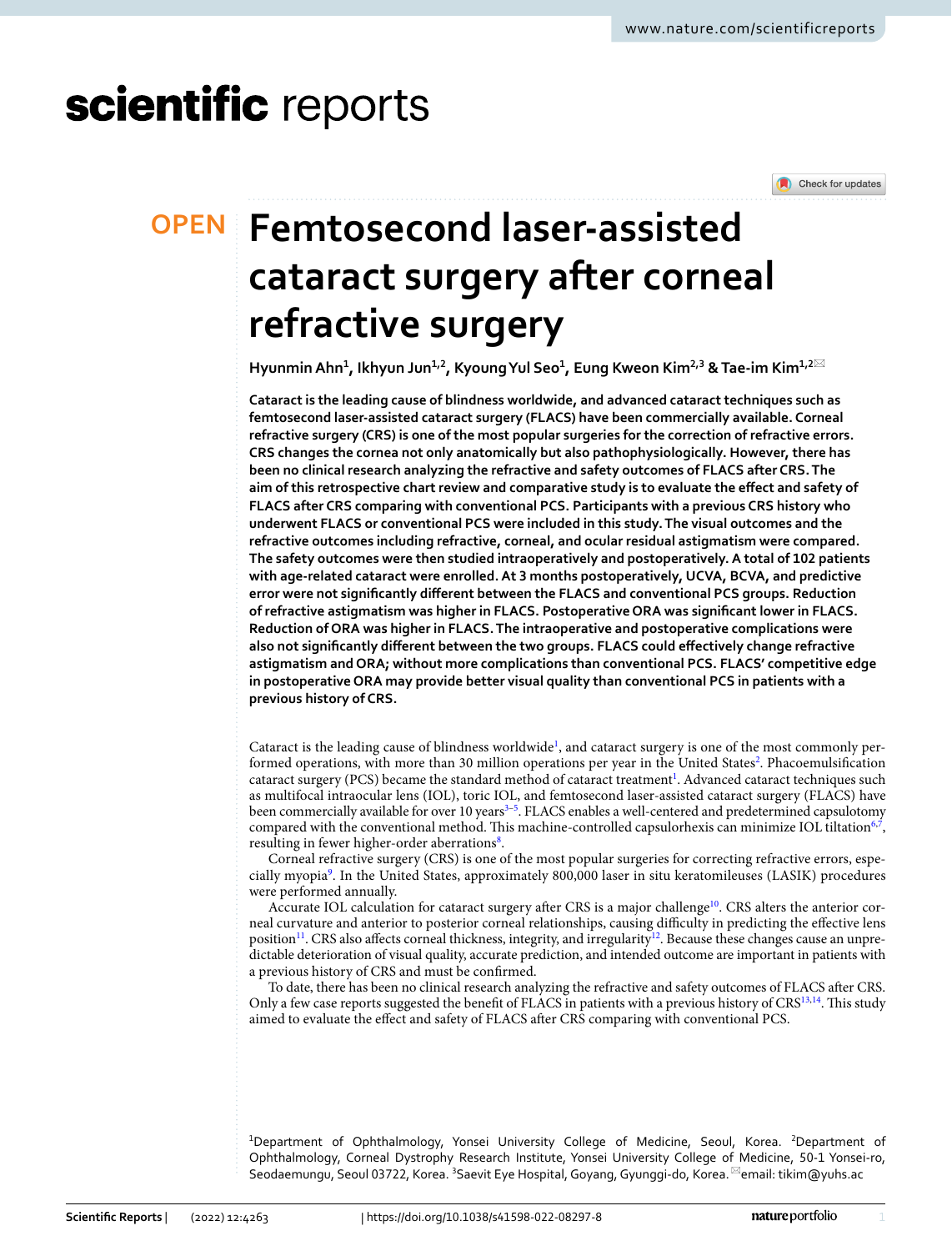| Parameter<br>$Mean \pm SD$ [Min, Max]                                     | $FLACS (n=51)$                      | Convention $(n=51)$                 | p value                  |
|---------------------------------------------------------------------------|-------------------------------------|-------------------------------------|--------------------------|
| Age                                                                       | $61.58 \pm 9.00$ [29, 67]           | $62.58 \pm 10.21$ [22, 72]          | 0.601                    |
| Sex $(M/F)$ , n                                                           | 25/26                               | 23/28                               | 0.692                    |
| Laterality (R/L), n                                                       | 29/22                               | 27/24                               | 0.691                    |
| Corneal refractive surgery, n (%)                                         |                                     |                                     | 0.376                    |
| <b>PRK</b>                                                                | 10(19.6)                            | 5(9.8)                              | $\overline{\phantom{a}}$ |
| LASIK                                                                     | 34 (66.7)                           | 38 (74.5)                           | $\overline{\phantom{0}}$ |
| <b>LASEK</b>                                                              | 7(13.7)                             | 8(15.7)                             | $\overline{\phantom{0}}$ |
| Surgeon, n (%)                                                            |                                     |                                     | 0.196                    |
| Surgeon 1                                                                 | 9(17.6)                             | 12(23.5)                            | L,                       |
| Surgeon 2                                                                 | 16(31.4)                            | 22(43.2)                            | $\overline{\phantom{a}}$ |
| Surgeon 3                                                                 | 26(51.0)                            | 17(33.3)                            |                          |
| Period between cataract surgery and corneal refractive surgery<br>(years) | $16.11 \pm 6.80$ [2,27]             | $14.76 \pm 5.11$ [6, 30]            | 0.260                    |
| UCVA (decimal)                                                            | $0.26 \pm 0.19$ [0.1, 0.8]          | $0.24 \pm 0.20$ [0.1, 0.8]          | 0.606                    |
| <b>BCVA</b> (decimal)                                                     | $0.45 \pm 0.30$ [0.1, 1.0]          | $0.43 \pm 0.25$ [0.1, 1.0]          | 0.715                    |
| Preoperative spherical equivalent (D)                                     | $-5.85 \pm 4.39$ [ $-12.25, 4.25$ ] | $-5.53 \pm 3.38$ [ $-10.25, 4.50$ ] | 0.681                    |
| Preoperative refractive astigmatism (D)                                   | $1.12 \pm 0.56$ [0.25, 3.50]        | $1.10 \pm 0.79$ [0.00, 3.50]        | 0.883                    |
| $\leq$ 0.50 D, n $(\% )$                                                  | 10(19.6)                            | 9(17.6)                             | 0.799                    |
| $\leq 1.00$ D, n $(\% )$                                                  | 25(49.0)                            | 27(52.9)                            | 0.692                    |
| Preoperative corneal power (D)                                            | 39.15 ± 2.07 [36.35, 44.55]         | $39.29 \pm 2.27$ [34.00, 42.90]     | 0.746                    |
| Preoperative corneal astigmatism (D)                                      | $0.79 \pm 0.53$ [0.00, 1.2]         | $0.84 \pm 0.49$ [0.00, 1.2]         | 0.622                    |
| $\leq 0.50$ D, n $(\% )$                                                  | 21(41.2)                            | 20(39.2)                            | 0.540                    |
| $\leq 1.00$ D, n $(\% )$                                                  | 43 (84.3)                           | 39 (72.5)                           | 0.318                    |
| Axis group of preoperative corneal astigmatism                            |                                     |                                     | 0.657                    |
| Against-the-rule, n (%)                                                   | 13                                  | 17                                  |                          |
| Oblique, n (%)                                                            | 10                                  | 10                                  | L,                       |
| With-the rule, n (%)                                                      | 28                                  | 24                                  | $\equiv$                 |
| Preoperative ocular residual astigmatism (D)                              | $1.29 \pm 0.77$ [0.26, 3.20]        | $1.20 \pm 0.88$ [0.21, 3.21]        | 0.584                    |
| Axial length (mm)                                                         | $27.23 \pm 2.51$ [23.59, 34.86]     | $27.19 \pm 2.34$ [23.64, 34.07]     | 0.934                    |
| Anterior chamber depth (mm)                                               | $3.60 \pm 0.41$ [2.96, 4.27]        | $3.65 \pm 0.36$ [2.91, 4.36]        | 0.514                    |

<span id="page-1-0"></span>**Table 1.** Baseline Characteristics between FLACS and conventional PCS. *BCVA* best corrected visual acuity, *D* diopter, *FLACS* femtosecond laser assisted cataract surgery, *PCS* phacoemulsifcation cataract surgery, *SD* standard deviation, *UCVA* uncorrected visual acuity.

#### **Results**

A total of 102 eyes of 102 patients with age-related cataracts and a previous history of CRS were included in this study. The mean follow-up period was 90.7 days [86–94 days]. Table [1](#page-1-0) shows the baseline characteristics of the study population according to FLACS and conventional PCS. The baseline characteristics of FLACS and conventional PCS were not signifcantly diferent.

Table [2](#page-2-0) shows the 3-month postoperative outcomes with indices of the Alpins method. There were no signifcant diferences between FLACS and conventional PCS in terms of uncorrected visual acuity (UCVA), bestcorrected visual acuity (BCVA), and predictive error ( $p = 1.000$ , 1.000, and 0.796, respectively). The proportions of preoperative and postoperative refractive astigmatism≤0.50 D were changed from 20 to 49% in FLACS and 18 to 49% in conventional PCS, and the changes in proportion were not signifcantly diferent between the two groups ( $p=0.787$ ). In the Alpins method, none of the indices differed between the two groups after adjustment for target-induced astigmatism (TIA). Postoperative ORA was 0.20 D (95% CI 0.05–0.35) lower in FLACS than in conventional PCS ( $p = 0.018$ ).

Figure [1](#page-2-1) shows the changes in preoperative and postoperative refractive astigmatism and ORA afer adjusting preoperative corneal astigmatism. In both FLACS and conventional PCS, postoperative refractive astigmatism was significantly reduced from  $1.12 \pm 0.56$  to  $0.86 \pm 0.46$  (p = 0.001) and  $1.10 \pm 0.79$  to  $0.76 \pm 0.59$  (p = 0.018), respectively. The reduction of refractive astigmatism was significantly higher in FLACS than in conventional PCS ( $p = 0.026$ ). Postoperative ORA was significantly lower in FLACS than in conventional PCS ( $p = 0.018$ ). The reduction of ORA was significantly higher in FLACS than in conventional PCS ( $p = 0.012$ ).

Table [3](#page-3-0) shows the intraoperative and postoperative complications according to the groups; no signifcant differences were observed between the groups ( $p=0.727$  and 0.647, respectively).

2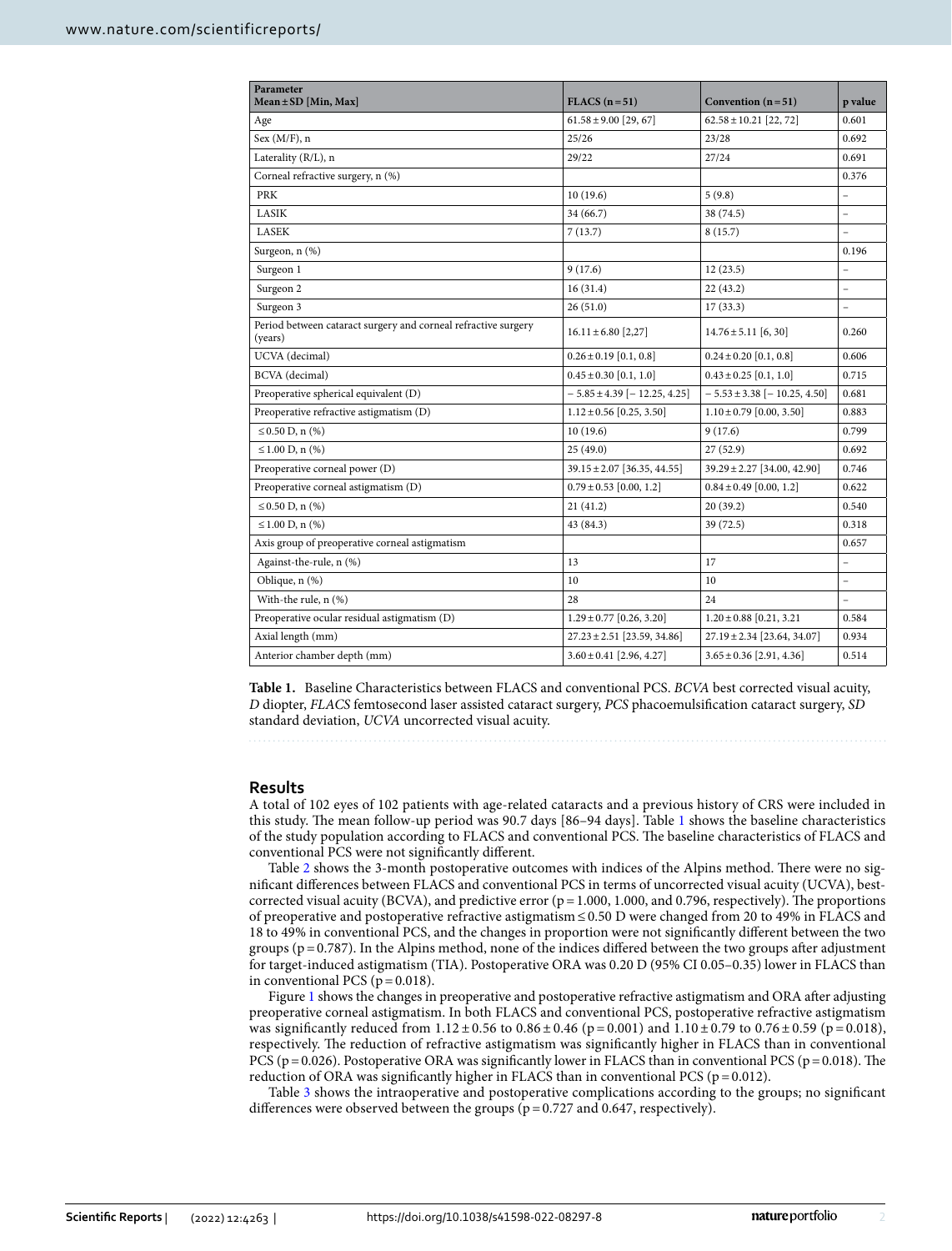| Parameter<br>$Mean \pm SD$ [Min, Max]         | $FLACS (n=51)$                      | Convention $(n=51)$                 | p value |
|-----------------------------------------------|-------------------------------------|-------------------------------------|---------|
| UCVA (decimal)                                | $0.73 \pm 0.28$ [0.2, 1.0]          | $0.73 \pm 0.27$ [0.2, 1.0]          | 1.000   |
| BCVA (decimal)                                | $0.96 \pm 0.07$ [0.8, 1.0]          | $0.96 \pm 0.08$ [0.8, 1.0]          | 1.000   |
| Postoperative spherical equivalent (D)        | $-1.12 \pm 1.25$ [+0.75, -3.25]     | $-1.14 \pm 1.21$ [+0.50, -3.00]     | 0.935   |
| Prediction error (D)                          | $-0.30 \pm 0.86$ [ $-1.13, +0.78$ ] | $-0.25 \pm 1.08$ [ $-1.22, +0.78$ ] | 0.796   |
| Postoperative refractive astigmatism (D)      | $0.73 \pm 0.60$ [0, 1.25]           | $0.76 \pm 0.59$ [0, 1.50]           | 0.800   |
| $\leq 0.50$ D, n $(\% )$                      | 25(49.0)                            | 25(49.0)                            | 1.000   |
| $\leq 1.00$ D, n $(\% )$                      | 42 (82.4)                           | 41(80.4)                            | 0.799   |
| Postoperative corneal power (D)               | $39.60 \pm 2.01$ [36.65, 44.75]     | $39.23 \pm 2.20$ [34.55, 42.85]     | 0.377   |
| Postoperative corneal astigmatism (D)         | $0.86 \pm 0.46$ [0.0, 1.2]          | $0.89 \pm 0.51$ [0.0, 1.1]          | 0.756   |
| $\leq 0.50$ D, n $(\% )$                      | 18(35.3)                            | 19 (37.3)                           | 0.837   |
| $\leq 1.00$ D, n $(\% )$                      | 42 (82.4)                           | 43 (84.3)                           | 0.790   |
| Postoperative ocular residual astigmatism (D) | $0.63 \pm 0.38$ [0.05, 1.43]        | $0.83 \pm 0.46$ [0.25, 1.65]        | 0.018+  |
| Alpins method                                 |                                     |                                     |         |
| Target induced astigmatism                    | $0.86 + 0.46$                       | $0.89 + 0.51$                       | 0.756   |
| Surgically induced astigmatism                | $0.50 \pm 0.31$                     | $0.53 + 0.40$                       | 0.673   |
| Difference vector                             | $0.89 \pm 0.50$                     | $0.87 \pm 0.51$                     | 0.842   |
| Magnitude of error                            | $0.32 \pm 0.56$                     | $0.29 \pm 0.57$                     | 0.789   |
| Angle of error                                | $0.2 \pm 33.5$                      | $-0.7 \pm 32.9$                     | 0.891   |
| Absolute angle of error                       | $26.0 \pm 18.5$                     | $27.6 \pm 20.5$                     | 0.680   |
| Correction index                              | $0.88 \pm 1.01$                     | $0.82 \pm 0.94$                     | 0.757   |
| Index of success                              | $1.28 + 1.03$                       | $1.16 + 0.98$                       | 0.548   |

<span id="page-2-0"></span>**Table 2.** Postoperative results at 3 months between FLACS and conventional PCS. *BCVA* best corrected visual acuity, *D* diopter, *FLACS* femtosecond laser assisted cataract surgery, *PCS* phacoemulsifcation cataract surgery, *SD* standard deviation, *UCVA* uncorrected visual acuity. †*p*<0.05.



<span id="page-2-1"></span>

#### **Discussion**

The results of this study suggest that FLACS for patients with a previous history of CRS was more effective in the change of refractive astigmatism at the 3-month follow-up, which comes from postoperative ORA signifcantly lower in FLACS than in conventional PCS. FLACS was not accompanied by more complications compared with conventional PCS.

Because the target IOL (D) had been set not only for far vision or emmetropia but also for near vision, UCVA, BCVA, and prediction error were analyzed. UCVA, BCVA, and prediction error were not signifcantly diferent between FLACS and conventional PCS. The Barrett True-K formula is one of the most accurate IOL calculation formulas for patients with a previous history of CRS<sup>[15](#page-5-13)</sup>, and the prediction error of the Barrett True-K formula was − 0.24, which was similar to those of our study.

Postoperative ORA was lower, and reduction of refractive astigmatism and ORA were signifcantly higher in FLACS than in conventional PCS. A multicenter, randomized study showed that FLACS had no advantage in corneal astigmatism, as in our study<sup>[16](#page-5-14)</sup>, but it did not analyze the effect of FLACS on refractive astigmatism and ORA. ORA is composed of posterior corneal astigmatism, lens astigmatism, and retinal astigmatism<sup>17</sup>. The preoperative and postoperative posterior corneal astigmatism was not signifcantly diferent in this study. In a previous report, ORA, which also included a part of retinal astigmatism, was found to be inversely correlated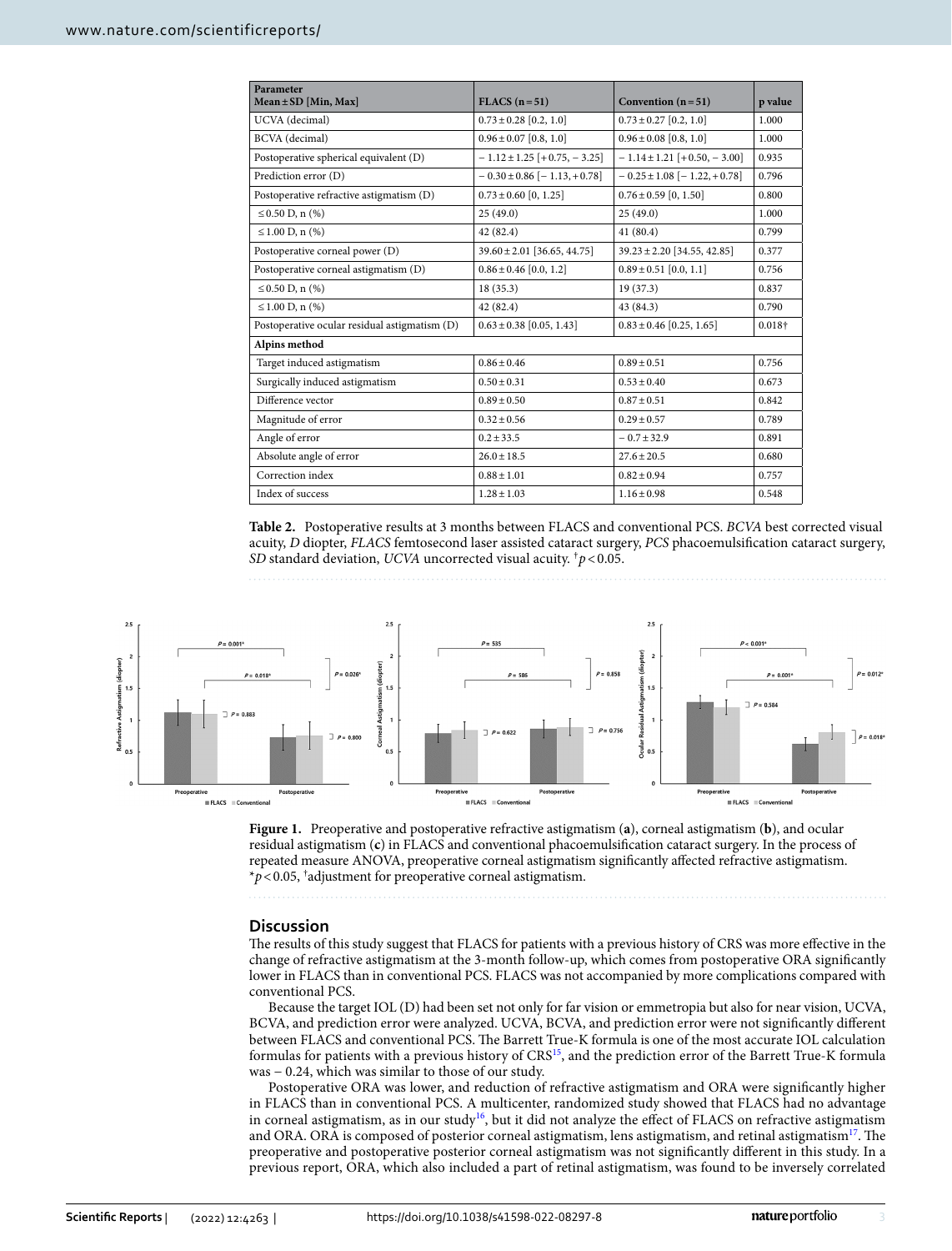| The complications, $n$ $%$                        | $FLACS (n=51)$ | Conventional $(n=51)$ |
|---------------------------------------------------|----------------|-----------------------|
| $\geq$ 1 intraoperative complications*            | 5(9.8)         | 4(7.8)                |
| Intraoperative flap complications                 | 0(0)           | 0(0)                  |
| Anterior capsule tear                             | 0(0)           | 0(0)                  |
| Posterior capsule tear                            | 0(0)           | 1(2.0)                |
| Zonular dialysis                                  | 2(3.9)         | 2(3.9)                |
| Intraoperative pupil constriction                 | 2(3.9)         | 1(2.0)                |
| Dropped lens fragments                            | 0(0)           | 0(0)                  |
| Suprachoroidal hemorrhage                         | 0(0)           | 0(0)                  |
| Incomplete capsulotomy/capsulorrhexis             | 2(5.9)         | 0(0)                  |
| $\geq$ 1 postoperative complications <sup>†</sup> | 2(3.9)         | 3(5.9)                |
| Postoperative anterior uveitis                    | 0(0)           | 0(0)                  |
| Endophthalmitis                                   | 0(0)           | 0(0)                  |
| Macular edema                                     | 1(2.0)         | 3(5.9)                |
| Retinal tear or detachment                        | 1(2.0)         | 1(2.0)                |
| Increased intraocular pressure                    | 0(0)           | 1(2.0)                |
| Vitreous prolapse                                 | 0(0)           | 0(0)                  |

<span id="page-3-0"></span>**Table 3.** Intraoperative and postoperative complications of FLACS and conventional PCS. *FLACS* femtosecond laser assisted cataract surgery, *PCS* phacoemulsifcation cataract surgery. \**p*=0.727. †*p*=0.647.

with axial length and positively correlated with SE and corneal astigmatism<sup>18</sup>. In our study, axial length, SE, and both anterior and posterior corneal astigmatism were not signifcantly diferent between the two groups. Therefore, the difference in ORA between the two groups may be explained by lens astigmatism owing to lens tilt and decentration caused by the different capsulotomy methods between FLACS and conventional PCS<sup>[6](#page-5-4)[,7](#page-5-5)</sup>. Previous studies have reported that horizontal and vertical IOL tilt and decentration were signifcantly higher in manual capsulotomy and that the results showed a correlation with changes in refraction values between 1 month and 1 year afer surgery. IOL tilt and decentration infuence visual acuity, dysphotopsia, and coma-like aberrations<sup>[19](#page-5-17)[–22](#page-5-18)</sup>. Moreover, CRS also induced aberrations in a previous study<sup>23</sup>: the root-mean-square wavefront error increased 1.9-fold in a 6.5 mm pupil and signifcantly in a 3.0 mm pupil, and positive spherical aberration was increased fourfold afer myopic LASIK. Oblate corneas that underwent myopic correction benefted from aspheric IOLs with negative spherical aberration, which compensates the positive corneal spherical aberration $24$ , and aspheric IOLs are shown to produce more optical quality degradation if tilted or decentered<sup>[25](#page-5-21)</sup>. Considering the visual impacts of the capsulotomy method and CRS, femtosecond laser may provide a higher quality of vision and have a greater impact on patients afer CRS.

Trauma vulnerability is a concern in patients with a history of  $CRS^{26,27}$  $CRS^{26,27}$  $CRS^{26,27}$  $CRS^{26,27}$  $CRS^{26,27}$ . The physical and thermal energy in the process of FLACS could damage the previous CRS-operated tissue[28](#page-5-24)–[30](#page-5-25). However, the complication rates between FLACS and conventional PCS for patients with a history of CRS were not diferent intraoperatively and postoperatively in our study. The overall intraoperative and postoperative complication rates were 2.8% and 12.5% in FLACS in a previous study<sup>[5](#page-5-3)</sup>, similar to ours. Specifically, posterior capsule tear rates were 0% for FLACS, as in the previous UK reports<sup>5,31</sup>. An intraoperative pupil contracture of 3.9% and incomplete laser capsulotomy of 5.9% were the challenges of FLACS<sup>[5,](#page-5-3)[32,](#page-5-27)33</sup>. There were two incomplete capsulotomy cases in FLACS, and they could be fnished with manual capsulorhexis without any complications, their ORAs were not signifcantly high, within 95% CIs, compared with other FLACS cases. The focus size and pulse separation of laser system are the issue of this complication<sup>34</sup>. The LenSx femtosecond laser platform, which was used in this study, utilizes high energy and low frequency of laser pulse and relatively larger focus size, and this causes larger pulse separation than other femtosecond laser platforms. In this study, 1/102 participants developed postoperative anterior uveitis. In the UK reports, 9.7% of the FLACS group and 8.2% of the PCS group experienced postoperative anterior uveitis, which was higher than our study<sup>[5](#page-5-3)</sup>. The 4-week steroid applied for a month of our protocol may decrease the complication.

There are certain limitations to our study. First, the results of this study did not involve the patients' subjective symptoms. In a Chinese report, FLACS resulted in the dry eye at postoperative day 1, week 1, and month  $1^{35}$ . However, in the UK reports, the health-related quality of life and vision questionnaires did not show a signifcant difference between FLACS and conventional PCS<sup>[5,](#page-5-3)36</sup>. After CRS, there was a possibility of visual disturbance, and other subjective dissatisfaction<sup>37</sup>, and the additional laser treatment could affect the subjective outcomes. Second, our study showed that FLACS had an advantage on ORA and that refractive astigmatism in FLACS was lower than that in conventional PCS after adjustment for preoperative corneal astigmatism. The influence of IOLinduced astigmatism on ORA and aberration was estimated and not directly measured. Further assessment of the patients' subjective outcomes and analyses for ORA and aberration is required to investigate the efectiveness of FLACS afer CRS. Tird, the number of detailed complications was too small, and the follow-up period was relatively short to conduct the detailed analysis of FLACS complications. Terefore, we conducted the overall analysis. For example, zonule dialysis was about 4% of patients, which was diferent from the previous large-scale

4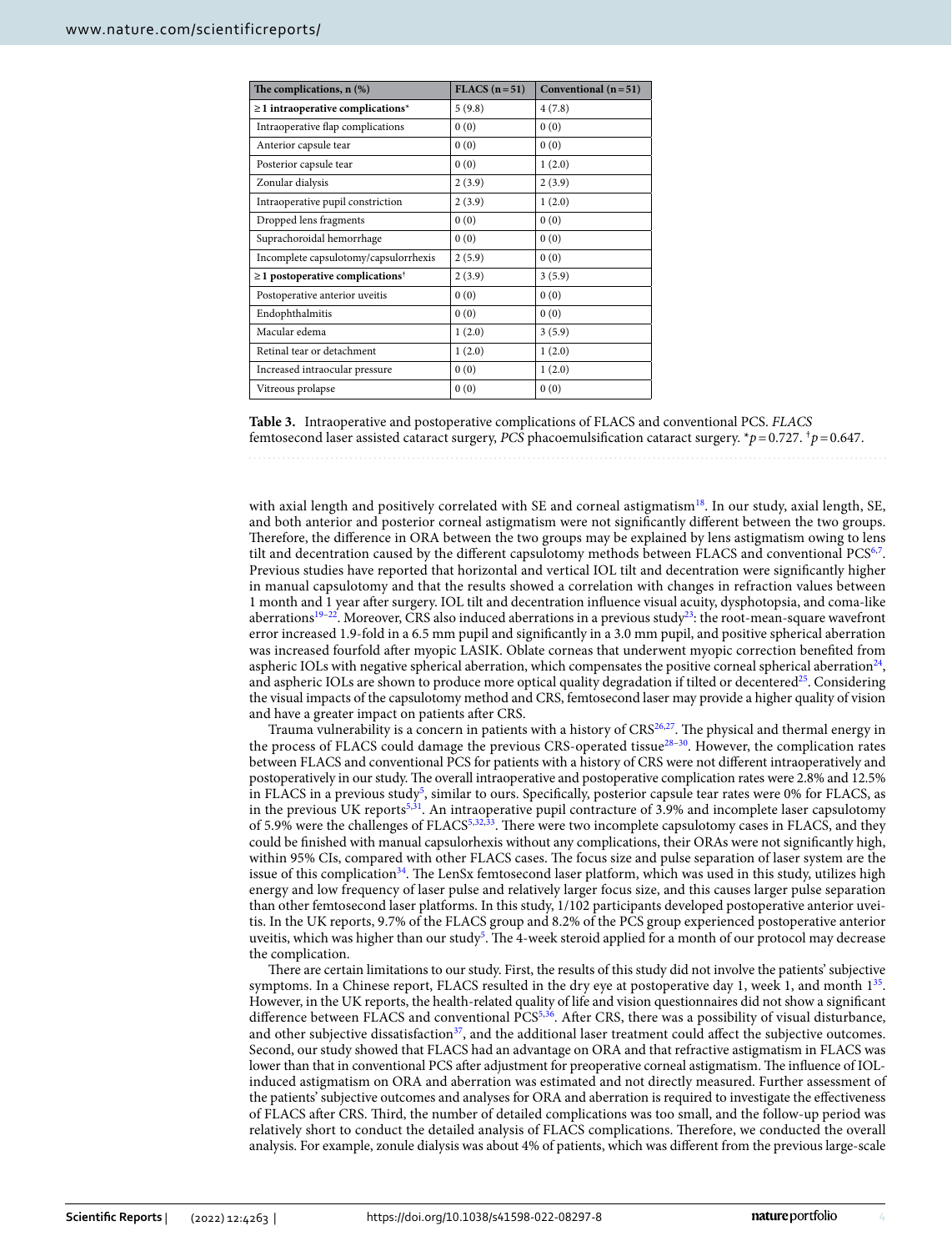study, which reported zonule dialysis was about 0.5%<sup>38</sup>. This study could not determine that CRS increases the risk of zonule dialysis because the number of this complication was only one or two.

In conclusion, at the 3-month follow-up, FLACS was efective in terms of the change of refractive astigmatism and ORA. Moreover, FLACS was not accompanied by more complications compared with conventional PCS. The competitive edge of FLACS in postoperative ORA may provide better visual quality than conventional PCS in patients with a previous history of CRS.

#### **Methods**

The Severance Hospital Clinical Research Ethics Committee approved the study protocol (YUHS-SH-IRB-4-2021-0774). The study was conducted in accordance with the tenets of the Declaration of Helsinki, and informed consent was obtained from the subjects afer an explanation of the nature and possible consequences of the study.

**Study design and patients.** This retrospective comparative study was performed at the Severance Hospital, Yonsei University College of Medicine, between June 2018 and December 2020. The patients with a history of the CRS (LASIK, laser epithelial keratomileusis [LASEK], and photorefractive keratectomy [PRK]) and conducted 3-month follow-up were enrolled. Exclusion criteria were as follows: (a) signifcant visual impairing diseases such as central corneal opacity, diabetic retinopathy, macular degeneration, and advanced glaucoma, (b) previous history of the complication of CRS (i.e., corneal ectasia), and (c) corneal astigmatism > 1.25 D with any of astigmatism correcting procedures (i.e., arcuate keratotomy and toric IOL insertion). Te patients were classified into two groups of 51 patients each: FLACS and conventional PCS. The participants in the conventional PCS group were selected by the computerized matched sampling of age, sex, types of CRS, surgeons, preoperative spherical equivalent and refractive astigmatism, and preoperative corneal power and astigmatism by using Python version 3.8 [\(https://www.python.org](https://www.python.org)).

**Procedures.** All participants underwent a detailed preoperative ophthalmological evaluation, including slitlamp and fundus examinations. IOL power calculation was performed using optical biometry (IOLMaster 700, Carl Zeiss Meditec AG). Corneal measurement was based on Scheimpfug tomography (Pentacam, Oculus Inc.) simulated K performed within 2 weeks before the surgery. All participants underwent FLACS or conventional PCS with the femtosecond system (LenSx, Alcon Laboratories, Inc.) under topical anesthesia.

The surgical procedures of FLACS and conventional PCS after the femtosecond laser procedure were similar. The clear corneal incision on the temporal side was created using a 2.65–2.80 mm keratome, and the anterior capsule button was removed. In the conventional PCS group, capsulotomy was performed using a capsulotomy needle or forceps. Phacoemulsifcation was performed using the Centurion vision system (Alcon Laboratories, Inc.). Patients with a single aspherical lens, Tecnis 1-piece intraocular lens (Johnson & Johnson), were enrolled in this study. All operations were performed by experienced surgeons (I.J., K.Y.S., and T.I.K). Postoperative care, including empirical antibiotics and anti-infammatory medications, was administered as per standard unit practice for cataract surgery for a month.

**Outcomes.** The primary outcomes were best-corrected visual acuity (BCVA, decimal scaled), and the refractive outcomes were postoperative spherical equivalent (SE), prediction error, refractive astigmatism, corneal power, corneal astigmatism with vector analysis by the Alpins method in the ACRS website, and ocular residual astigmatism (ORA) at the 3-month follow-up<sup>[39](#page-5-34)</sup>. Prediction error was calculated as the difference of target IOL [diopters (D)] using the Barrett True-K formula and postoperative SE. The vector analysis includes eight indices: TIA, defned as the astigmatic change that the surgery was intended to induce or preoperative astigmatism; surgically induced astigmatism vector (SIA), defned as the astigmatic change that the surgery actually induced; and diference vector (DV), defned as the induced astigmatic change that would enable the initial surgery to achieve its intended target or postoperative astigmatism, the magnitude of error (SIA minus TIA), angle of error (AE, angle between TIA vector and SIA vector), the absolute value of AE, correction index (SIA divided by TIA), and index of success (DV divided by TIA). ORA was calculated using refractive astigmatism and corneal anterior astigmatism values<sup>40,41</sup>. The secondary outcomes were the safety outcomes of intra- and postoperative complications<sup>5</sup>.

**Statistical analysis.** The study was framed as a comparative design focusing on BCVA, predictive error, refractive outcomes, and safety outcomes. Because TIA is known to afect SIA and other indices of the Alpins metho[d42,](#page-6-0) a comparative analysis was performed using the Alpins method with the adjustment of TIA. Comparisons of preoperative and postoperative values in each group were analyzed using the paired *t* test. Comparative analyses for change of continuous and categorical values between the two groups were analyzed using the repeated measures ANOVA afer adjustment with statistically signifcant parameters among age, sex, laterality, types of CRS, surgeon, preoperative SE, preoperative corneal power and astigmatism, axis group of preoperative corneal astigmatism, axial length and anterior chamber depth. A p value <0.05 was considered statistically signifcant, and a 95% confdence interval (CI) was calculated.

Received: 2 September 2021; Accepted: 4 March 2022Published online: 11 March 2022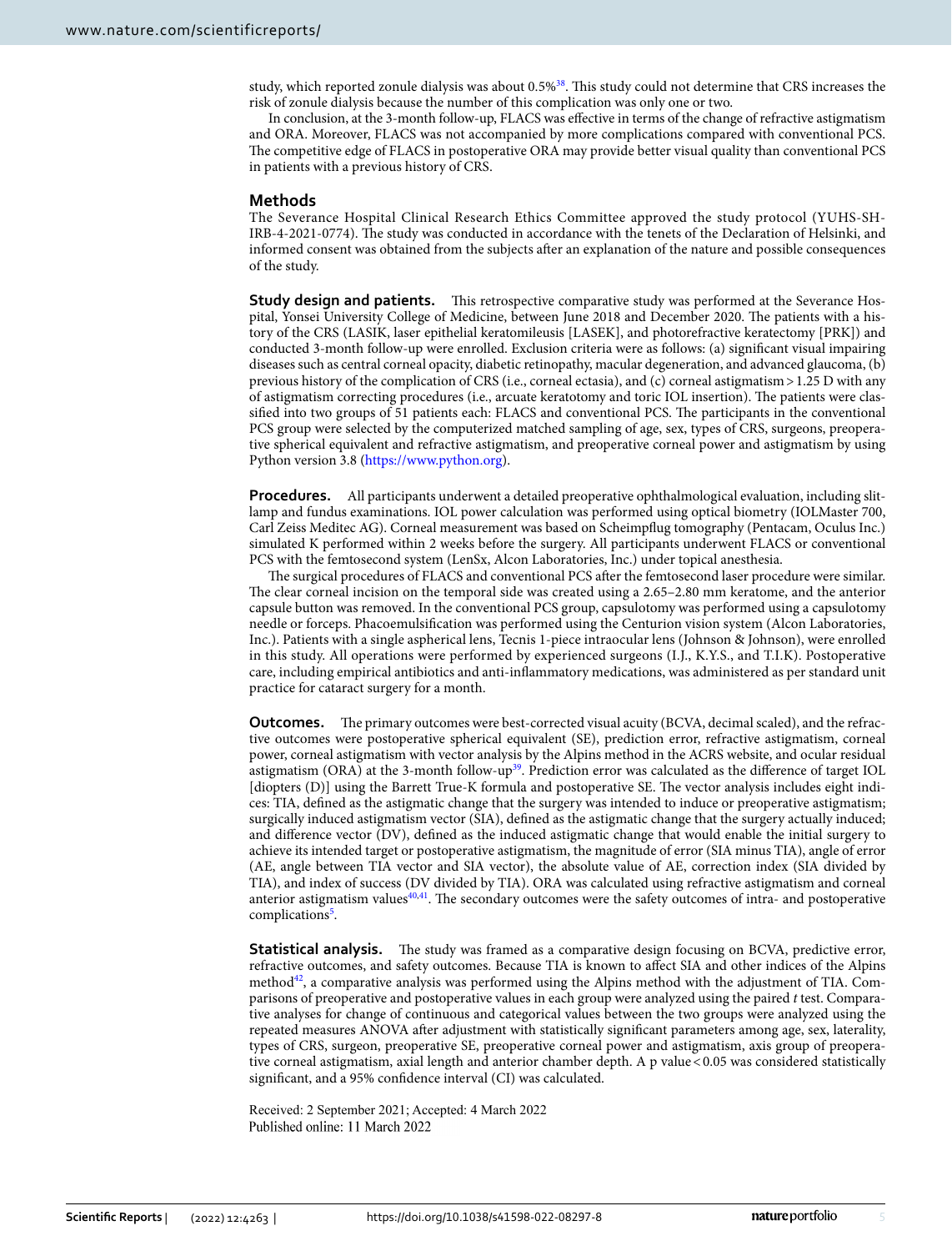#### **References**

- <span id="page-5-1"></span><span id="page-5-0"></span>1. Bourne, R. R. *et al.* Causes of vision loss worldwide, 1990–2010: A systematic analysis. *Lancet Glob. Health* **1**(6), e339–e349 (2013). 2. CY 2019 Top 200 Level II HCPCS Codes Ranked by Charges (PDF) (Centers for Medicare & Medicaid Services) (2021).
- <span id="page-5-2"></span>3. Khandelwal, S. S., Jun, J. J., Mak, S., Booth, M. S. & Shekelle, P. G. Efectiveness of multifocal and monofocal intraocular lenses
- for cataract surgery and lens replacement: A systematic review and meta-analysis. *Graefes Arch. Clin. Exp. Ophthalmol.* **257**(5), 863–875 (2019).
- 4. Kessel, L. *et al.* Toric intraocular lenses in the correction of astigmatism during cataract surgery: A systematic review and metaanalysis. *Ophthalmology* **123**(2), 275–286 (2016).
- <span id="page-5-3"></span>5. Day, A. C. *et al.* Femtosecond laser-assisted cataract surgery versus phacoemulsifcation cataract surgery (FACT): A randomized noninferiority trial. *Ophthalmology* **127**(8), 1012–1019 (2020).
- <span id="page-5-4"></span>6. Nagy, Z. Z. *et al.* Comparison of intraocular lens decentration parameters afer femtosecond and manual capsulotomies. *J. Refract. Surg.* **27**(8), 564–569 (2011).
- <span id="page-5-5"></span>7. Kránitz, K. *et al.* Intraocular lens tilt and decentration measured by Scheimpfug *camera* following manual or femtosecond lasercreated continuous circular capsulotomy. *J. Refract. Surg.* **28**(4), 259–263 (2012).
- <span id="page-5-6"></span>8. Miháltz, K. *et al.* Internal aberrations and optical quality afer femtosecond laser anterior capsulotomy in cataract surgery. *J. Refract. Surg.* **27**(10), 711–716 (2011).
- <span id="page-5-7"></span>9. Jabbour, S. & Bower, K. S. Refractive surgery in the US in 2021. *JAMA* **326**(1), 77–78 (2021).
- <span id="page-5-8"></span>10. Savini, G. & Hofer, K. J. Intraocular lens power calculation in eyes with previous corneal refractive surgery. *Eye Vis.* **5**(1), 1–10  $(2018)$
- <span id="page-5-9"></span>11. Gimbel, H., Sun, R. & Kaye, G. B. Refractive error in cataract surgery afer previous refractive surgery. *J. Cataract Refract. Surg.* **26**(1), 142–144 (2000).
- <span id="page-5-10"></span>12. Pinheiro, M. N. Jr. *et al.* Corneal integrity afer refractive surgery: Efects of radial keratotomy and mini-radial keratotomy. *Ophthalmology* **102**(2), 297–301 (1995).
- <span id="page-5-11"></span>13. Huang, P.-W., Huang, W.-H., Tai, Y.-C. & Sun, C.-C. Femtosecond laser-assisted cataract surgery in a patient with traumatic cataract and corneal opacity afer LASIK: A case report. *BMC Ophthalmol.* **20**(1), 1–4 (2020).
- <span id="page-5-12"></span>14. Wang, W. *et al.* Femtosecond laser-assisted cataract surgery with implantation of a difractive trifocal intraocular lens afer laser in situ keratomileusis: A case report. *BMC Ophthalmol.* **18**(1), 1–5 (2018).
- <span id="page-5-13"></span>15. Yeo, T. K., Heng, W. J., Pek, D., Wong, J. & Fam, H. B. Accuracy of intraocular lens formulas using total keratometry in eyes with previous myopic laser refractive surgery. *Eye* **35**(6), 1705–1711 (2021).
- <span id="page-5-14"></span>16. Schweitzer, C. *et al.* Femtosecond laser-assisted versus phacoemulsifcation cataract surgery (FEMCAT): A multicentre participantmasked randomised superiority and cost-efectiveness trial. *Lancet* **395**(10219), 212–224 (2020).
- <span id="page-5-15"></span>17. Alpins, N., Ong, J. K. & Stamatelatos, G. New method of quantifying corneal topographic astigmatism that corresponds with manifest refractive cylinder. *J. Cataract Refract. Surg.* **38**(11), 1978–1988 (2012).
- <span id="page-5-16"></span>18. Liu, Y. *et al.* Evaluating internal and ocular residual astigmatism in Chinese myopic children. *Jpn. J. Ophthalmol.* **61**(6), 494–504  $(2017)$
- <span id="page-5-17"></span>19. Madrid-Costa, D. *et al.* Visual simulation through diferent intraocular lenses using adaptive optics: Efect of tilt and decentration. *J. Cataract Refract. Surg.* **38**(6), 947–958 (2012).
- 20. Hayashi, K., Yoshida, M. & Hayashi, H. All-distance visual acuity and contrast visual acuity in eyes with a refractive multifocal intraocular lens with minimal added power. *Ophthalmology* **116**(3), 401–408 (2009).
- 21. Tester, R., Pace, N. L., Samore, M. & Olson, R. J. Dysphotopsia in phakic and pseudophakic patients: Incidence and relation to intraocular lens type. *J. Cataract Refract. Surg.* **26**(6), 810–816 (2000).
- <span id="page-5-18"></span>22. Taketani, F., Matuura, T., Yukawa, E. & Hara, Y. Infuence of intraocular lens tilt and decentration on wavefront aberrations. *J. Cataract Refract. Surg.* **30**(10), 2158–2162 (2004).
- <span id="page-5-19"></span>23. Moreno-Barriuso, E. *et al.* Ocular aberrations before and afer myopic corneal refractive surgery: LASIK-induced changes measured with laser ray tracing. *Invest. Ophthalmol. Vis. Sci.* **42**(6), 1396–1403 (2001).
- <span id="page-5-20"></span>24. Kohnen, T., Mahmoud, K. & Bühren, J. Comparison of corneal higher-order aberrations induced by myopic and hyperopic LASIK. *Ophthalmology* **112**(10), 1692.e1-1692.e11 (2005).
- <span id="page-5-21"></span>25. Lawu, T., Mukai, K., Matsushima, H. & Senoo, T. Efects of decentration and tilt on the optical performance of 6 aspheric intraocular lens designs in a model eye. *J. Cataract Refract. Surg.* **45**(5), 662–668 (2019).
- <span id="page-5-22"></span>26. Jabbur, N. S., Sakatani, K. & O'Brien, T. P. Survey of complications and recommendations for management in dissatisfed patients seeking a consultation after refractive surgery. *J. Cataract Refract. Surg.* 30(9), 1867-1874 (2004).
- <span id="page-5-23"></span>27. Dudenhoefer, E. J., Vinger, P. F. & Azar, D. T. Trauma afer refractive surgery. *Int. Ophthalmol. Clin.* **42**(3), 33–45 (2002).
- <span id="page-5-24"></span>28. De Medeiros, F. W. *et al.* Efect of femtosecond laser energy level on corneal stromal cell death and infammation. *J. Refract. Surg.* **25**(10), 869–874 (2009).
- 29. Shimmura, S. *et al.* Excimer laser-induced hydroxyl radical formation and keratocyte death in vitro. *Invest. Ophthalmol. Vis. Sci.* **40**(6), 1245–1249 (1999).
- <span id="page-5-25"></span>30. Maatz, G. *et al.* Chemical and physical side efects at application of ultrashort laser pulses for intrastromal refractive surgery. *J. Opt. A Pure Appl. Opt.* **2**(1), 59 (2000).
- <span id="page-5-26"></span>31. Roberts, H. W. *et al.* A randomized controlled trial comparing femtosecond laser-assisted cataract surgery versus conventional phacoemulsifcation surgery. *J. Cataract Refract. Surg.* **45**(1), 11–20 (2019).
- <span id="page-5-27"></span>32. Abell, R. G. *et al.* Femtosecond laser-assisted cataract surgery versus standard phacoemulsifcation cataract surgery: Outcomes and safety in more than 4000 cases at a single center. *J. Cataract Refract. Surg.* **41**(1), 47–52 (2015).
- <span id="page-5-28"></span>33. Diakonis, V. F. *et al.* Efects of femtosecond laser-assisted cataract pretreatment on pupil diameter: A comparison between three laser platforms. *J. Refract. Surg.* **32**(2), 84–88 (2016).
- <span id="page-5-29"></span>34. Latz, C., Asshauer, T., Rathjen, C. & Mirshahi, A. Femtosecond-laser assisted surgery of the eye: Overview and impact of the lowenergy concept. *Micromachines* **12**(2), 122 (2021).
- <span id="page-5-30"></span>35. Yu, Y. *et al.* Evaluation of dry eye afer femtosecond laser-assisted cataract surgery. *J. Cataract Refract. Surg.* **41**(12), 2614–2623 (2015).
- <span id="page-5-31"></span>36. Lundström, M. *et al.* Risk factors for refractive error afer cataract surgery: Analysis of 282 811 cataract extractions reported to the European Registry of Quality Outcomes for cataract and refractive surgery. *J. Cataract Refract. Surg.* **44**(4), 447–452 (2018).
- <span id="page-5-32"></span>37. Fan-Paul, N. I., Li, J., Miller, J. S. & Florakis, G. J. Night vision disturbances afer corneal refractive surgery. *Surv. Ophthalmol.* **47**(6), 533–546 (2002).
- <span id="page-5-33"></span>38. Trikha, S., Agrawal, S., Safari, S., Jayaswal, R. & Yang, Y. Visual outcomes in patients with zonular dialysis following cataract surgery. *Eye* **30**(10), 1331–1335 (2016).
- <span id="page-5-34"></span>39. Reinstein, D. Z., Archer, T. J. & Randleman, J. B. *JRS Standard for Reporting Astigmatism Outcomes of Refractive Surgery* (SLACK Incorporated Thorofare, 2014).
- <span id="page-5-35"></span>40. Alpins, N. A. New method of targeting vectors to treat astigmatism. *J. Cataract Refract. Surg.* **23**(1), 65–75 (1997).
- <span id="page-5-36"></span>41. Lin, J. Te contribution of ocular residual astigmatism to anterior corneal astigmatism in refractive astigmatism eyes. *Sci. Rep.* **11**(1), 1–6 (2021).